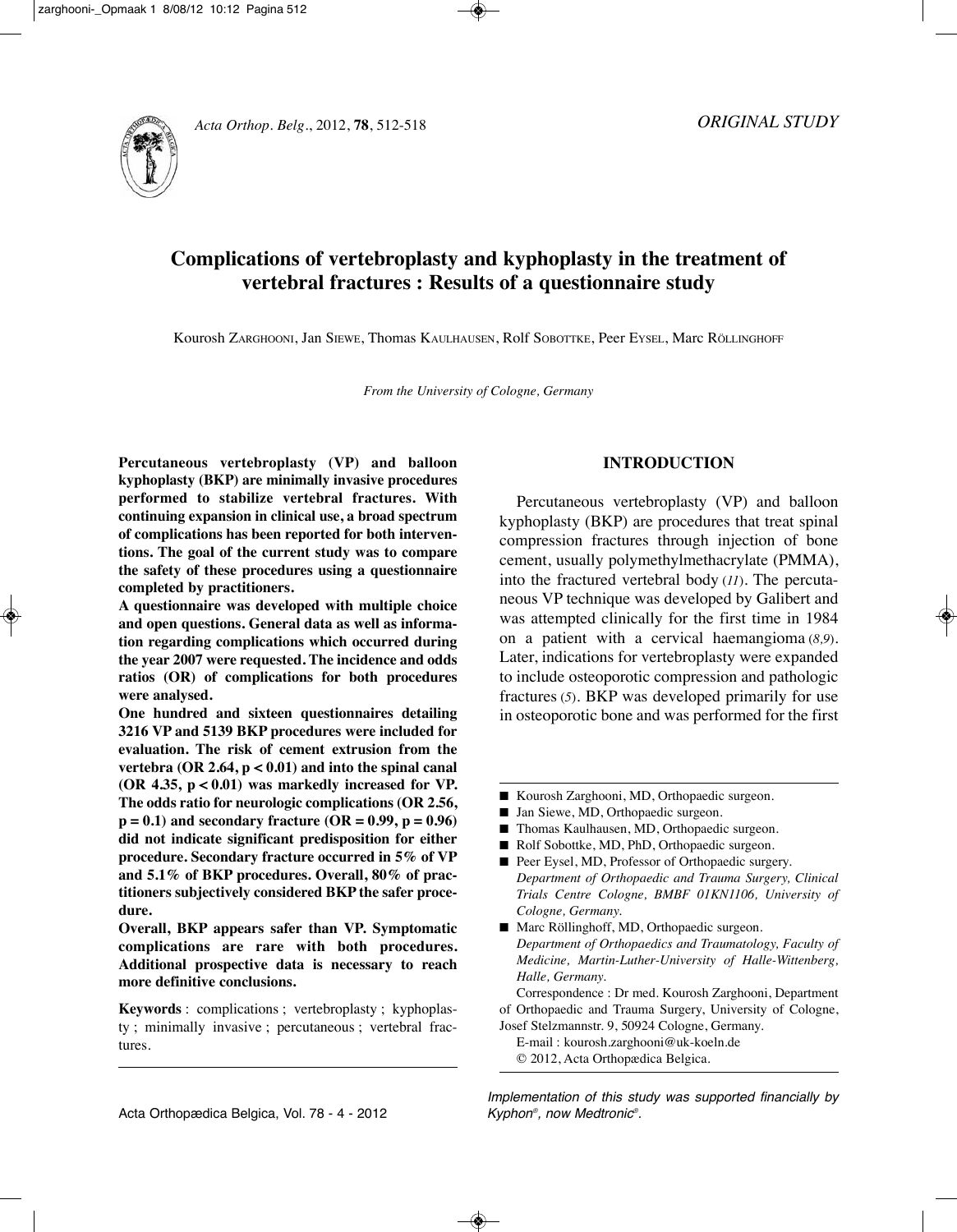time in 1998 by Riley after approval by the U.S. food and Drug Administration (fDA) (*11*). with this method, controlled inflation of the balloon catheter within the vertebral body compresses cancellous bone, creating a void. This should yield fracture reposition and thus reestablishment of vertebral body height prior to controlled cement application (*3,16*).

Use of both procedures has expanded in recent years, and is now indicated for patients with osteoporotic and traumatic compression fractures, pathologic fractures, and primary benign vertebral body tumours (e.g., haemangiomas) (*2,20,23*). The goal of both interventions is long-term stabilisation of the fractured vertebra, quick pain reduction, and therefore improved patient mobilisation compared to conservative therapy (*7,12*). The theoretic advantage of kyphoplasty versus vertebroplasty is better reduction of segmental kyphosis as well as increased procedure safety (*17*). however, the technical and material complexity required to perform kyphoplasty is considerably higher than that for vertebroplasty. Extrusion of cement from the vertebra is the most frequently encountered problem of both procedures and entails a risk for serious complications (17,22,24,26). In addition to cement leakage with or without the presence of neurologic deficits, other complications such as secondary fractures of neighbouring vertebrae, increased pain, lung emboli, neurologic complications, infection, rib fractures, radiculopathy, as well as pelvic and lower extremity venous thromboses have been reported (*10,17,18,19, 23*).

The goal of the current study was to evaluate the incidence of complications occurring as a result of treatment for vertebral fractures with kyphoplasty or vertebroplasty in Germany. By comparing the risks of complications for both augmentation procedures, the relative safety of these interventions can be verified.

### **MATERIALS AND METHODS**

we developed a multiple-choice questionnaire with closed and open questions regarding vertebroplasty and kyphoplasty. Preliminary verification of the questionnaire was carried out by five spine surgeons who perform both VP and BKP. The questionnaire comprised a general section (underlying data) as well as a specialized section with questions regarding VP and BKP. The following parameters were collected : duration of VP/BKP use as well as number of VP and BKP procedures performed overall and in the year 2007. Complications were classified under : secondary fractures, cement leakage (subclassified as without clinical relevance, with emboli, in the spinal canal with and without nerve structure compression), and not otherwise specified (NOS) with writein space. To minimize the risk of recall bias, only complications occurring in the 2007 calendar year were requested. for subjective estimation by the practitioners, we posed the following question : "In the hands of an experienced practitioner, which procedure has a smaller complication rate ?" (VP/BKP/both equal).

On 4 August 2008, the questionnaires with postage paid return envelopes were sent to all clinics and private practices of physicians performing kyphoplasty in Germany. Questionnaires were only evaluated if they were completed by practitioners reporting use of both VP and BKP and returned prior to 30 November 2008. Data was entered after the questionnaires were made anonymous by two impartial study physicians. After integration of the data by the two physicians, the data bank was adjusted and released for analysis. The data was evaluated descriptively, and statistic significance of the odds ratio (OR) was tested using the fisher exact test (2 sided) with the statistics program SPSS 16.0 (SPSS Inc. Chicago, USA). The level of significance was set at  $p \le 0.05$ .

#### **RESULTS**

A total number of 580 questionnaires was sent. from these, 327 questionnaires (56.4%) were completed and returned. Twenty-one questionnaires (3.6%) were undeliverable because of incorrect address. One hundred and fifty-one (46.2%) clinics/ practices reported performing both VP and BKP, and 176 (53.8%) BKP only (Table i). for the evaluation of complications, 116 questionnaires (35.5%) were included. Thirty-five clinics/practices (10.7%) were excluded because they reported no vertebroplasties performed during the year 2007. The duration of VP practice averaged  $5.0 \pm$ 2.4 years (range ; 1-11) and of BKP  $3.7 \pm 1.7$  years  $(range; 1-8)$  (Table II).

There were 25 practitioners performing VP (21.9%) and 33 performing BKP (28.4%) during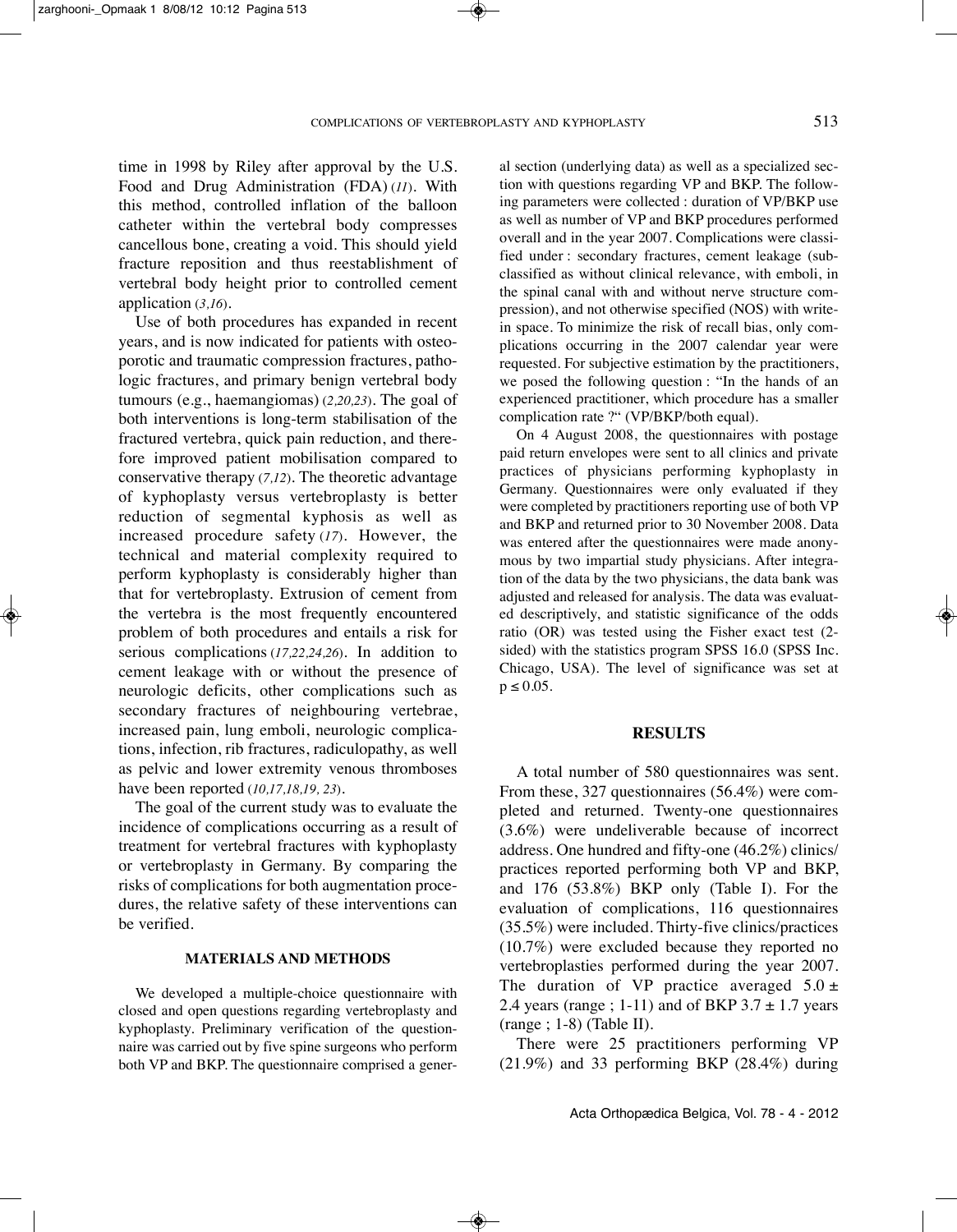

Table I. — Study schedule (VP : Vertebroplasty, BKP : Balloon Kyphoplasty)

Table II.  $-$  Basic characteristics of the study and experience of the surgeons performing Vertebroplasty (VP) and Balloon kyphoplasty (BKP) within the survey

|            | VP        | <b>BKP</b>       |
|------------|-----------|------------------|
| Experience |           | 3.7              |
| (years)    | $(1-11)$  | $(1-8)$          |
| Mean       | 27,7      |                  |
| (SD)       | (41.7)    | $44,3$<br>(44.9) |
| Range      | $1 - 250$ | $3 - 250$        |
| Sum        | 3216      | 5139             |

the observed year of 2007. Complication rates were calculated on the basis of 3216 VP and 5139 BKP procedures (Table III). Overall, the rate of cement leakage after VP was significantly higher than after BKP with rates of 27.2% and 12.4%, respectively

(Table III). Clinically relevant cement-associated complications were similarly frequent with 0.6% in BKP and 0.4% in VP. The OR (VP/BKP) for overall cement leakage was 2.64 (95% Ci : 2.36-2.96, p  $< 0.01$ ); for cement leakage without clinical symptoms, it was 2.26 (95% CI: 2.00-2.56,  $p < 0.01$ ), and for leakage into the spinal canal without neurologic compromise it was 4.35 (95% CI : 3.22-5.87, p < 0.01). Calculation of OR for VP versus BKP showed no statistically relevant difference for secondary fractures ( $p = 0.96$ ), cement emboli ( $p =$ 0.67), or cement extrusion into the spinal canal with neurologic deficits ( $p = 0.10$ ). The OR (VP/BKP) for NOS complications was  $0.37$  (95% CI :  $0.15$ -0.89,  $p = 0.02$ ). For cement leakage with neurologic symptoms, there was no significant difference between the groups. in the free space beneath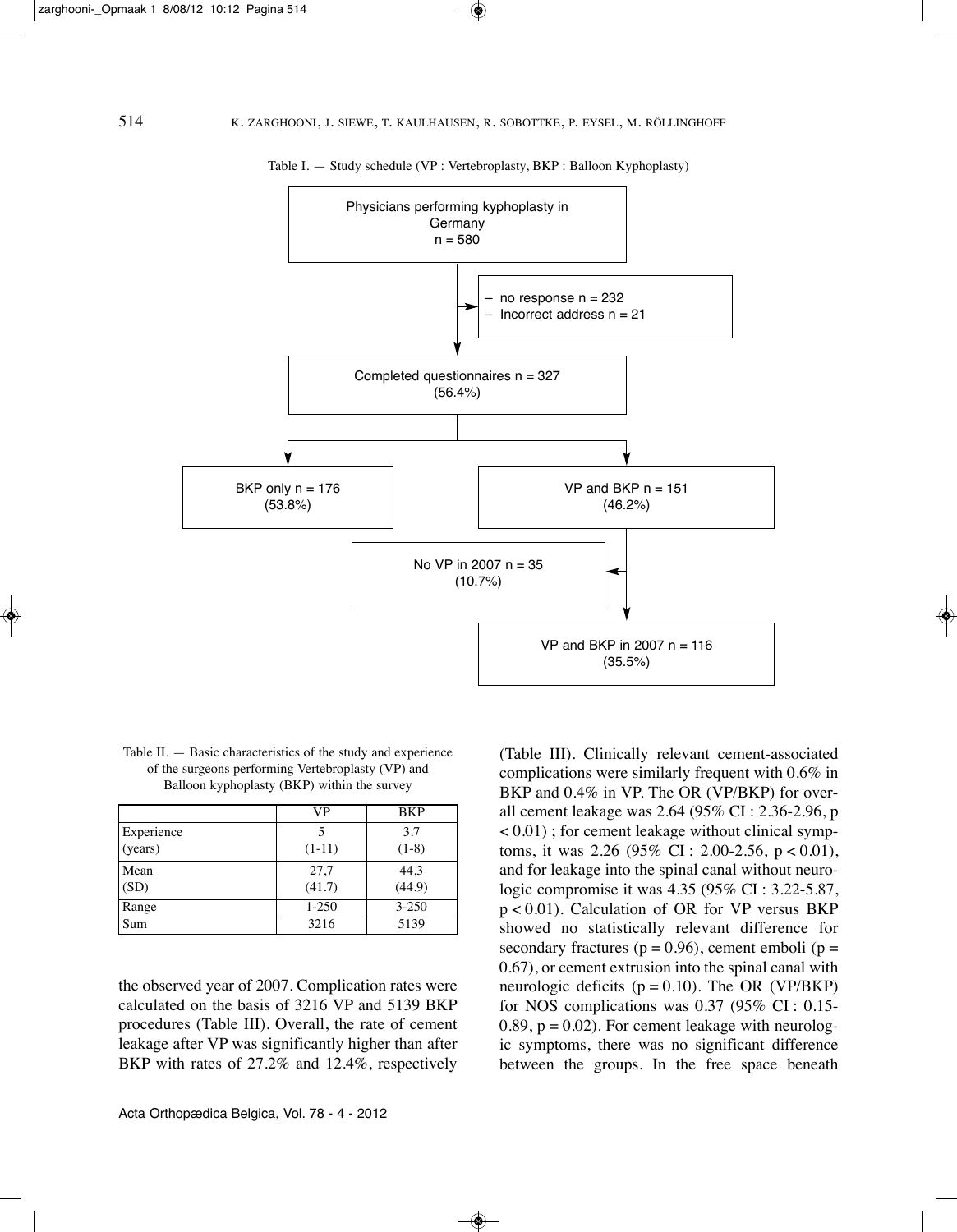|                                       | VP         | <b>BKP</b>     |
|---------------------------------------|------------|----------------|
| Adjacent segment fractures            | 161        | 260            |
|                                       | (5%)       | $(5.1\%)$      |
| Cement leakage overall                | 885        | 650            |
|                                       | (27.5%)    | $(12.6\%)$     |
| without clinical symptoms             | 704        | 566            |
|                                       | $(21.9\%)$ | $(11.0\%)$     |
| with cement embolism                  | 10         | 13             |
|                                       | $(0.3\%)$  | $(0.3\%)$      |
| - into spinal canal without neurology | 157        | 60             |
|                                       | $(4.9\%)$  | $(1.7\%)$      |
| into spinal canal, with neurology     | 8          | $\overline{5}$ |
|                                       | $(0.2\%)$  | $(0.1\%)$      |
| Not otherwise specified (NOS)         | 6          | 26             |
|                                       | $(0.2\%)$  | $(0.5\%)$      |

Table III. — Incidence of complications of Vertebroplasty (VP) and Balloon kyphoplasty  $(BKP)$ : Absolute numbers and percentage  $(\%)$ . Complications not otherwise specified (nOS) in the questionnaire are listed separately in Table V

Table iV. — Comparison of complications of Vertebroplasty (VP) and Ballonkyphoplasty (BKP) : <sup>1</sup> Odds-Ratio (VP/BKP). <sup>2</sup> Confidence intervals, <sup>3</sup> fisher's Exact-Test

|                                       | OR <sup>1</sup> | 95% CI <sup>2</sup> | $p^3$  |
|---------------------------------------|-----------------|---------------------|--------|
| Adjacent segment fractures            | 0.99            | $[0.81 - 1.21]$     | 0.96   |
| Cement leakage overall                | 2.64            | $[2.36 - 2.96]$     | < 0.01 |
| - without clinical symptoms           | 2.26            | $[2.00 - 2.56]$     | < 0.01 |
| - with cement embolism                | 1.23            | $[0.54 - 2.81]$     | 0.67   |
| - into spinal canal without neurology | 4.35            | $[3.22 - 5.87]$     | < 0.01 |
| - into spinal canal, with neurology   | 2.56            | $[0.84 - 7.83]$     | 0.10   |
| Not otherwise specified (NOS)         | 0.37            | $[0.15 - 0.89]$     | 0.02   |

'Odds ratio ; <sup>2</sup>confidence interval, <sup>3</sup>p-value (Fisher's Exact Test).

complications nOS, respondents offered 6 VP and 26 BKP complications, which are listed individually in Table IV. The incidence of complications NOS was 0.2% for VP and 0.5% for BKP, and the OR (VP/BKP) was  $0.37$  (95% CI : 0.15-0.89, 0 = 0.02). The OR (VP/BKP) for complications NOS and neurologic complications combined was 0.72 (95%  $CI: 0.38-1.36$ ,  $p = 0.36$ ), and showed no significant predisposition. from the subjective observations, 80% (n = 93) and 1% (n = 1) of respondents estimated BKP and VP, respectively, to have a lower complication rate. Nineteen percent ( $n = 22$ ) considered both procedures to be equal regarding complication rates.

#### **DISCUSSION**

Using our questionnaire, we were able to evaluate complications reported by 116 physicians performing BKP and VP in Germany. Overall, 3216 VP and 5139 BKP procedures were reportedly performed during the year under observation (2007).

Cement leakage was the most frequent complication after both procedures, with incidences of 27.5% and 12.6% respectively for VP and BKP. With an OR of 2.64 (95% CI : 2.36-2.96,  $p < 0.01$ ), the risk of cement extrusion from the vertebral body after vertebroplasty was significantly higher. in the literature, the rate of cement leakage is quoted as 3-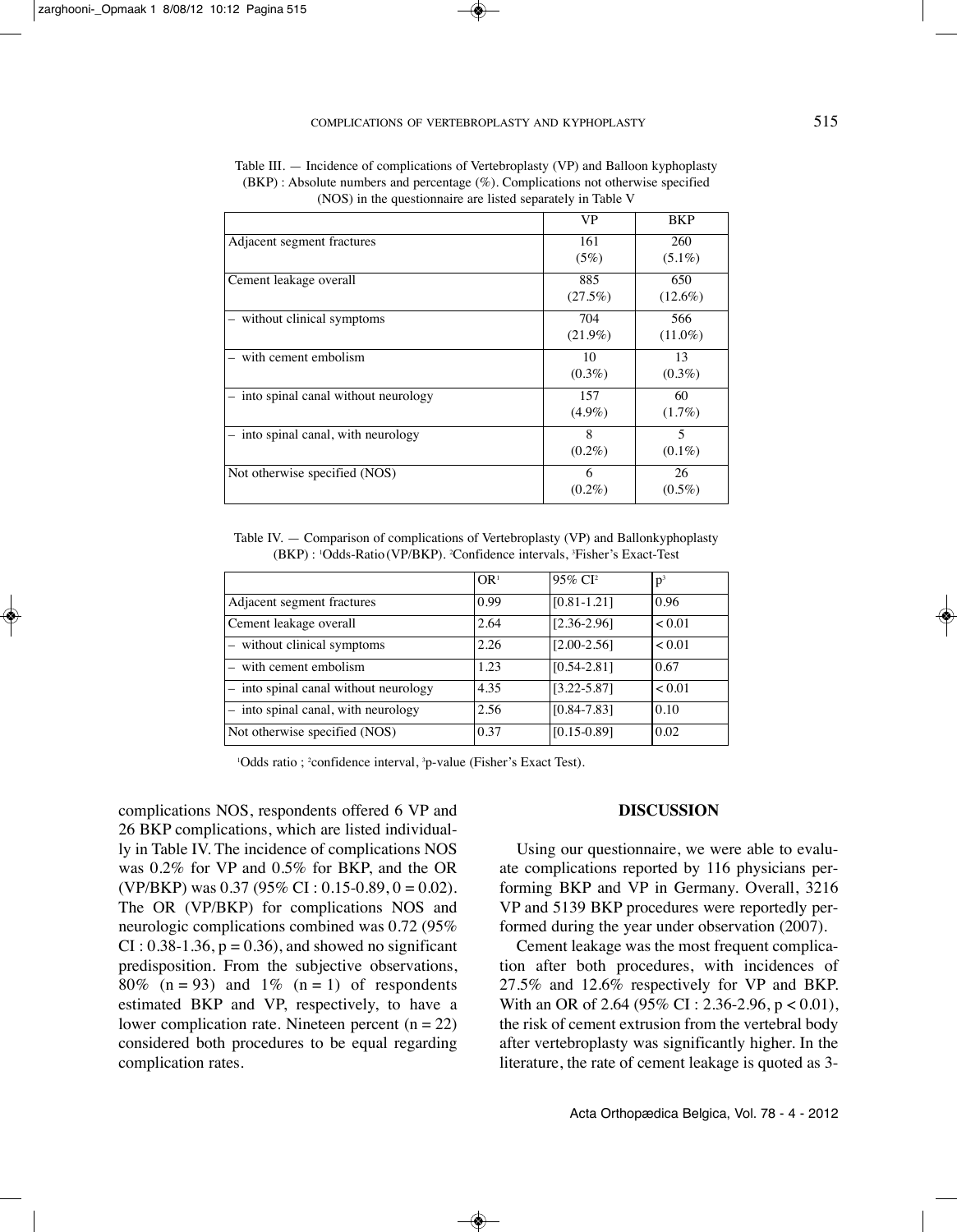|           | Vertebroplasty $(n = 6)$      | Kyphoplasty ( $n = 26$ )        |                                         |  |
|-----------|-------------------------------|---------------------------------|-----------------------------------------|--|
|           |                               | 5x                              | Dura perforation with CS fluid drainage |  |
| $2\times$ | Cement leakage                |                                 | Collapse of the vertebra                |  |
|           | Spondylitis                   | 3x                              | Leaks toward intervertebral disc        |  |
| 1x        | Collapse of the vertebra      | $1\times$                       | Cement leakage                          |  |
|           | Osteonecrosis of the vertebra | Pneumothorax                    |                                         |  |
|           |                               | Cement embolism to right atrium |                                         |  |
|           |                               | Pulmonary cement embolism       |                                         |  |
|           |                               | Allergy towards Biocement       |                                         |  |
|           |                               | Temporary myelopathy            |                                         |  |
|           |                               | Retroperitoneal haematoma       |                                         |  |
|           |                               | <b>Blood Transfusion</b>        |                                         |  |
|           |                               | Wrong segment                   |                                         |  |
|           |                               | Termination due to X ray        |                                         |  |

Table V.  $-$  Complications not otherwise specified (NOS) in the questionnaire

76% after VP and 5-27% after BKP (*1,4,6,7,13,14,17, 25,27,31,32*)*.*

Our study is in line with previous reports that cement extrusion often remains asymptomatic and thus has no consequences for the patient. for this reason, some authors make a distinction between cement leakage with and without complications (*33*). The spectrum of treatments required to treat neurologic complications from cement extrusion into the spinal canal extends from close neurologic observation (*15*) to multiple level decompression procedures, when necessary with removal of the displaced cement (21,29,30,34). In our study, cement extrusion into the spinal canal without neurologic deficits was reported with frequencies of 4.9% for VP and 1.7% BKP. The OR (VP/BKP) was 4.35 (95% CI : 3.22-5.87), reflecting a significant difference  $(p < 0.01)$ . Neurologic complications from cement leaking into the spinal canal were reported in 0.2% of cases for VP and 0.1% for BKP, and the OR (VP/BKP) was not significant (p  $= 0.1$ ).

Symptomatic lung embolism from cement extrusion is a rare complication. The severity of clinical symptoms is extremely variable and can reach cardiogenic shock requiring embolectomy (*18,28*). The reported incidence in our study was 0.3% for both procedures. in systematic reviews of vertebroplasty and/or kyphoplasty, the incidence of neurologic complications from cement leakage ranges from 0.4-23% for VP and 0.03-2.9% for BKP (*1,14,17,27, 31,32*).

In a systematic review study, Felder-Puig et al could not answer unequivocally whether VP or BKP leads to more secondary fractures or whether one of these procedures is better on this regard (*7*). The rate of new vertebral fractures in the studies reviewed was very inconsistent (0-52%). In our inquiry, the reported incidence of secondary fracture was around 5% for both procedures and the odds ratio showed no significant difference between groups.

Overall, the literature reports a higher incidence of clinically relevant complications with VP than with BKP (7). In systematic reviews, this incidence is quoted as 1-15% for VP and 0-3% for BKP (*7*). in our study, the reported incidence of symptomatic complications nOS was 0.7% for VP and 0.9% for BKP: the difference is not significant. Overall, according to current consensus, the risk of secondary fractures is minimal for both procedures and the risk of clinically relevant complications is moderate (*7*).

Subjectively, practitioners perceive that BKP is the safer procedure. One contributing factor to this could be the more frequent occurrence of cement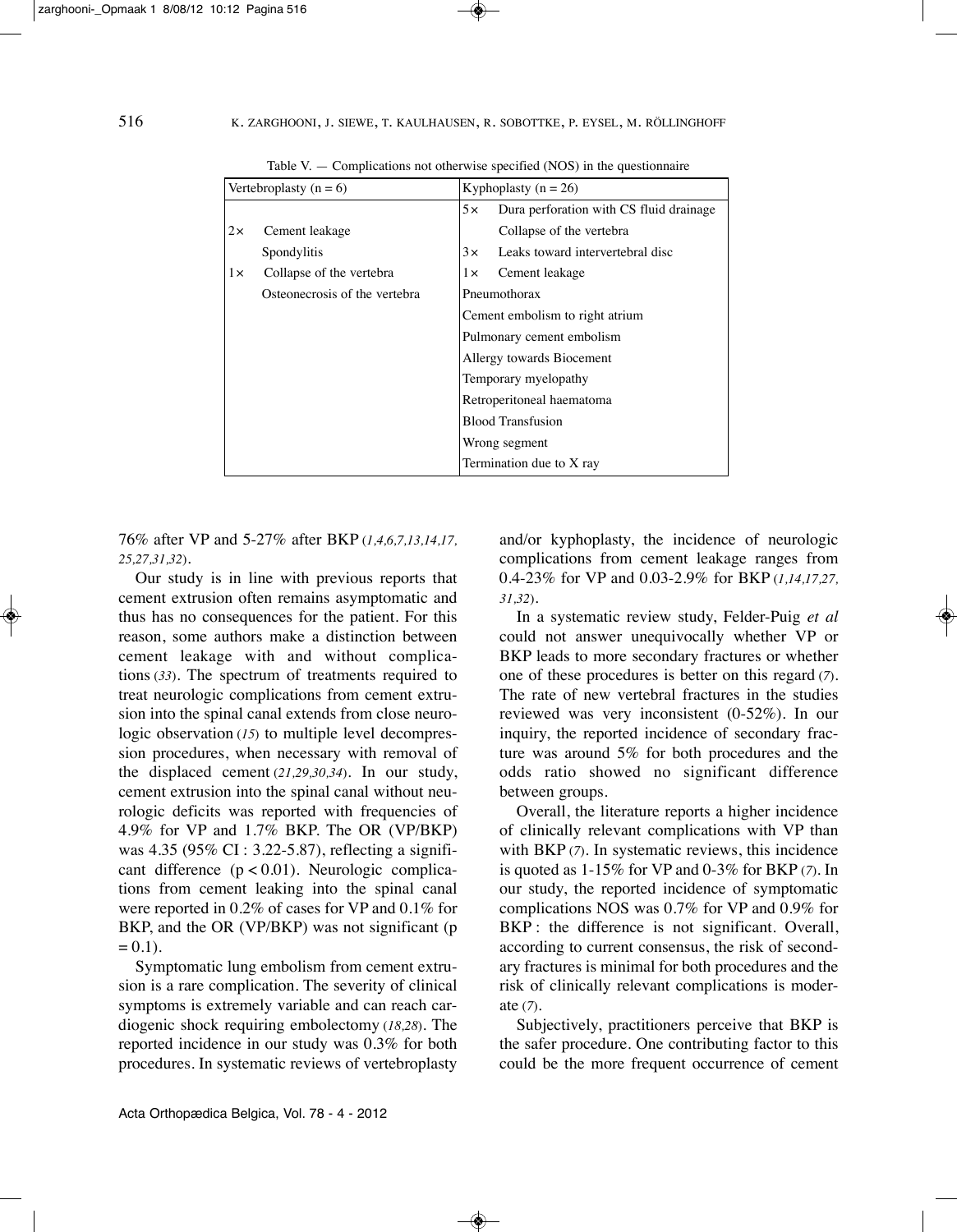leakage with VP versus BKP. Statistically, there is no increased OR, i.e., predisposition, for relevant complications with VP.

One limitation of this study is that the participating practitioners performed predominantly BKP. furthermore, only practitioners performing both procedures were contacted ; thus not all practitioners performing either VP or BKP in Germany were sampled. Because of the selected observation time of one year, it could be that more rare complications are underrepresented. for these reasons, our results allow only limited conclusions regarding the complication rates of both procedures. A prospective documentation and evaluation of the efficiency and safety of vertebroplasty and kyphoplasty in a spine surgery registry could overcome the limitations of the data we have today.

To conclude, eighty percent of questionnaire respondents considered BKP as the safer procedure. Our data identified no statistically relevant differences as indicated by the odds ratio, for symptomatic complications comparing VP and BKP. The incidence of secondary fractures was around 5% for both procedures. in our study, the risk of cement extrusion overall, as well as in the spinal canal without neurologic deficit, was markedly higher in VP compared to BKP. in summary, there was a more favourable risk profile regarding complications after BKP than after BP. Serious, relevant complications are seldom for both procedures. Additional prospective data are necessary to make definitive conclusions regarding complication risks of both procedures.

#### **REFERENCES**

- **1. Bouza C, Lopez T, Magro A, Navalpotro L, Amate JM.** Efficacy and safety of balloon kyphoplasty in the treatment of vertebral compression fractures : a systematic review. *Eur Spine J* 2006 ; 15 : 1050-1067.
- **2. Bouza C, Lopez-Cuadrado T, Cediel P, Saz-Parkinson Z, Amate JM.** Balloon kyphoplasty in malignant spinal fractures : a systematic review and metaanalysis. *BMC Palliat Care* 2009 ; 8 : 12.
- **3. Coumans JV, Reinhardt MK, Lieberman IH.** Kyphoplasty for vertebral compression fractures : 1-year clinical outcomes from a prospective study. *J Neurosurg* 2003 ; 99 : 44-50.
- **4. De Negri P, Tirri T, Paternoster G, Modano P.** Treatment of painful osteoporotic or traumatic vertebral compression fractures by percutaneous vertebral augmentation procedures : a nonrandomized comparison between vertebroplasty and kyphoplasty. *Clin J Pain* 2007 ; 23 : 425-430.
- **5. Deramond H, Depriester C, Galibert P, Le Gars D.** Percutaneous vertebroplasty with polymethylmethacrylate. Technique, indications, and results. *Radiol Clin North Am* 1998 ; 36 : 533-546.
- **6. Eck JC, Nachtigall D, Humphreys SC, Hodges SD***.* Comparison of vertebroplasty and balloon kyphoplasty for treatment of vertebral compression fractures : a metaanalysis of the literature. *Spine J* 2008 ; 8 : 488-497.
- **7. Felder-Puig R, Piso B, Guba B, Gartlehner G.** [Kyphoplasty and vertebroplasty for the management of osteoporotic vertebral compression fractures : a systematic review.] (in German). *Orthopade* 2009 ; 38 : 606-615.
- **8. Galibert P, Deramond H**. [Percutaneous acrylic vertebroplasty as a treatment of vertebral angioma as well as painful and debilitating diseases.] (in french). *Chirurgie* 1990 ; 116 : 326-335
- **9. Galibert P, Deramond H, Rosat P** *et al***.** [Preliminary note on the treatment of vertebral angioma by percutaneous acrylic vertebroplasty.] (in french). *Neurochirurgie* 1987 ; 33 : 166-168.
- **10. Gangi A, Guth S, Imbert JP** *et al.* Percutaneous vertebroplasty : indications, technique, and results. *Radiographics* 2003 ; 23 : e10.
- **11. Garfin SR, Yuan HA, Reiley MA.** new technologies in spine : kyphoplasty and vertebroplasty for the treatment of painful osteoporotic compression fractures. *Spine (Phila Pa 1976)* 2001 ; 26 : 1511-1515.
- **12. Grohs JG, Krepler P.** [Minimal invasive stabilization of osteoporotic vertebral compression fractures. Methods and preinterventional diagnostics]. (in German). *Radiologe* 2004 ; 44 : 254-259.
- **13. Grohs JG, Matzner M, Trieb K** *et al.* Minimal invasive stabilization of osteoporotic vertebral fractures : a prospective nonrandomized comparison of vertebroplasty and balloon kyphoplasty. *J Spinal Disord Tech* 2005 ; 18 : 238- 242.
- **14. Hadjipavlou AG, Tzermiadianos MN, Katonis PG, Szpalski M.** Percutaneous vertebroplasty and balloon kyphoplasty for the treatment of osteoporotic vertebral compression fractures and osteolytic tumours. *J Bone Joint Surg* 2005 ; 87-B : 1595-1604.
- **15. Harrington KD.** Major neurological complications following percutaneous vertebroplasty with polymethylmethacrylate : a case report. *J Bone Joint Surg* 2001 ; 83- A : 1070-1073.
- **16. Heini PF, Orler R.** Kyphoplasty for treatment of osteoporotic vertebral fractures. *Eur Spine J* 2004 ; 13 : 184-192.
- **17. Hulme PA, Krebs J, Ferguson SJ** *et al.* Vertebroplasty and kyphoplasty : a systematic review of 69 clinical studies. *Spine (Phila Pa 1976)* 2006 ; 31 : 1983-2001.